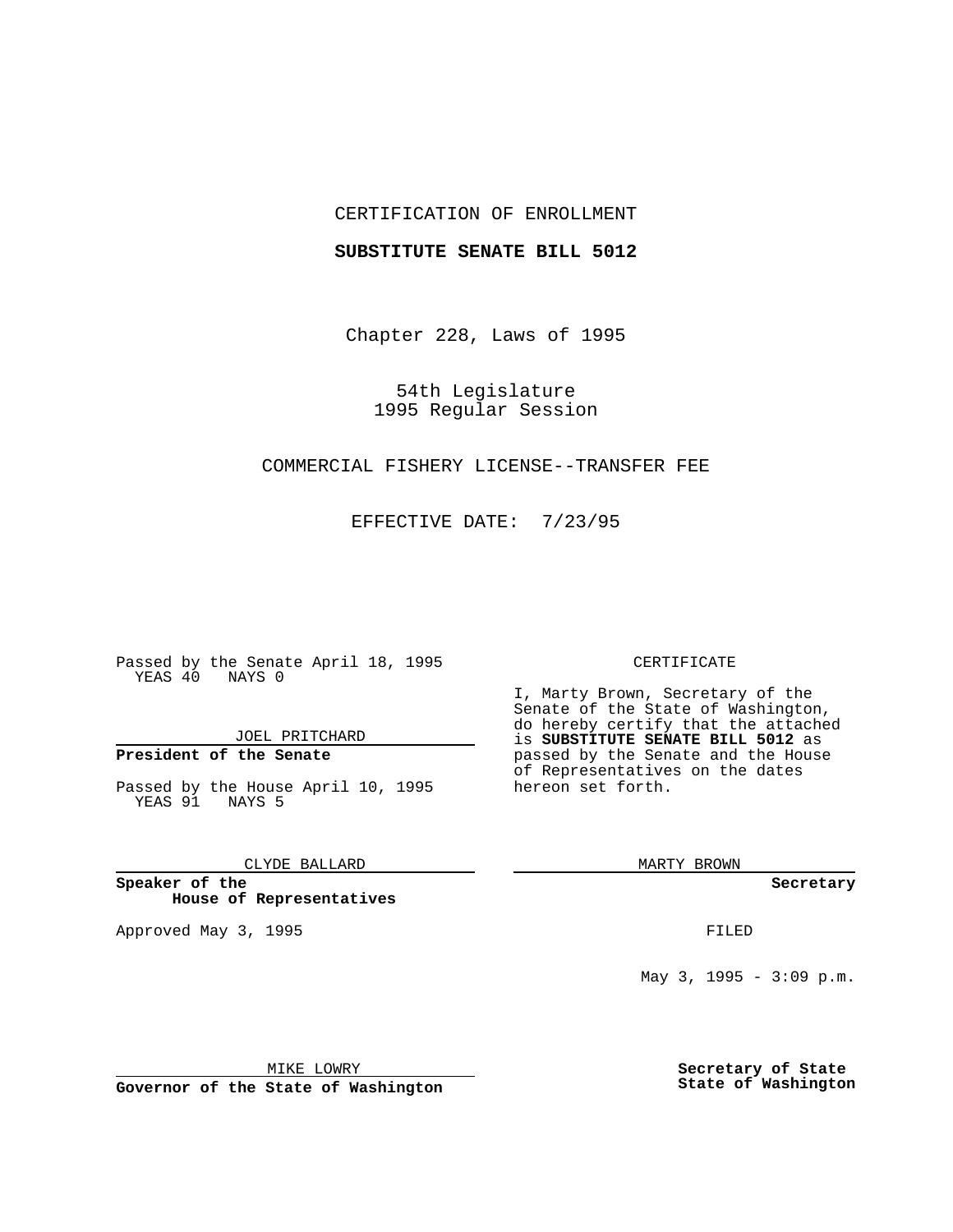## **SUBSTITUTE SENATE BILL 5012** \_\_\_\_\_\_\_\_\_\_\_\_\_\_\_\_\_\_\_\_\_\_\_\_\_\_\_\_\_\_\_\_\_\_\_\_\_\_\_\_\_\_\_\_\_\_\_

\_\_\_\_\_\_\_\_\_\_\_\_\_\_\_\_\_\_\_\_\_\_\_\_\_\_\_\_\_\_\_\_\_\_\_\_\_\_\_\_\_\_\_\_\_\_\_

AS AMENDED BY THE HOUSE

Passed Legislature - 1995 Regular Session

**State of Washington 54th Legislature 1995 Regular Session**

**By** Senate Committee on Natural Resources (originally sponsored by Senator Snyder)

Read first time 01/30/95.

 AN ACT Relating to transfer of fishery licenses; and amending RCW 75.28.011.

BE IT ENACTED BY THE LEGISLATURE OF THE STATE OF WASHINGTON:

 **Sec. 1.** RCW 75.28.011 and 1993 sp.s. c 17 s 34 are each amended to read as follows:

 (1) Unless otherwise provided in this title, a license issued under this chapter is not transferable from the license holder to any other person.

 (2) The following restrictions apply to transfers of commercial fishery licenses, salmon delivery licenses, and salmon charter licenses that are transferable between license holders:

 (a) The license holder shall surrender the previously issued license to the department.

 (b) The department shall complete no more than one transfer of the license in any seven-day period.

 (c) The fee to transfer a license from one license holder to another is:

 (i) The same as the resident license renewal fee if the license is 19 not limited under chapter 75.30 RCW;  $((or))$